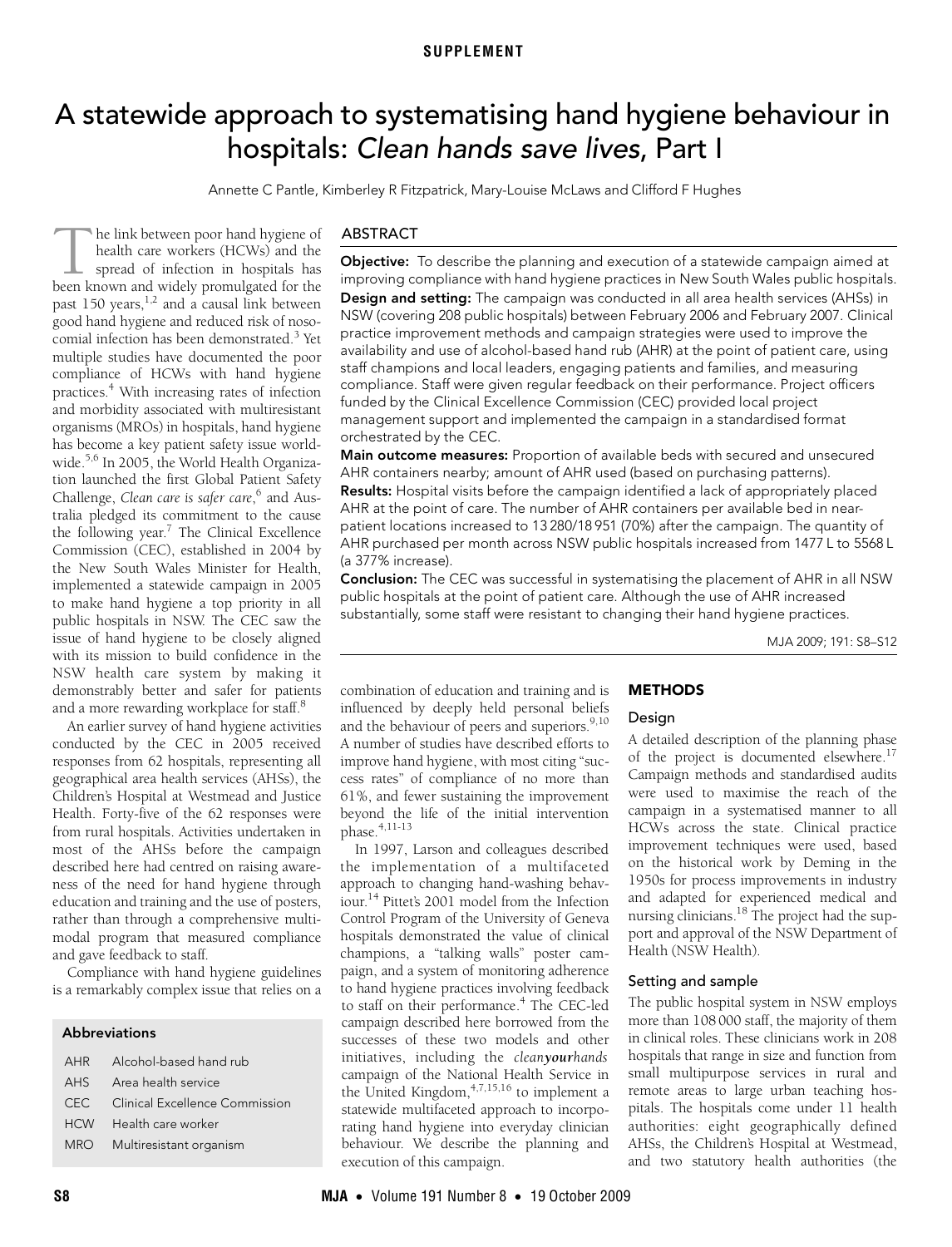1 "Clean hands save lives" logo



Ambulance Service of NSW and Justice Health). Each authority received funding from the CEC to employ a project officer to implement the campaign strategies in their organisation. The campaign was run over a 12-month period from February 2006 to February 2007.

Integral to all change management programs is identifying organisational support to implement the change and help develop an understanding of the current climate in which the change is to be made.<sup>[19](#page-4-18)</sup> The available NSW data on MRO infections were examined, and a pre-intervention survey was administered to all authorities via their network of infection control professionals to assess the current level of activity on hand hygiene.

To help engage the wider community in the campaign, a high-profile media launch involving the NSW Minister for Health, the Hon John Hatzistergos, was undertaken. Similar local launches with chief executives of the AHSs were conducted across the state.

#### Project objectives

The principal objectives of the project were:

## 1. To ensure that alcohol-based hand rub is available at the point of patient care

Preparatory work was undertaken to ensure that the specifications for a tender process for purchasing alcohol-based hand rub (AHR) products on statewide contract included (a) supply of brackets to fix AHR containers in near-patient locations; (b) practical assistance for hospitals in fixing brackets to walls; and (c) supply and distribution of products to ward areas. The CEC engaged local hospital management through senior executive sponsorship to ensure that the purchase of AHR and installation of brackets by hospital maintenance departments was given priority. This was achieved through presentations to the executive management teams during their regular meetings with the chief executive and with senior management at most hospital sites. During these meetings, details of the campaign rationale, implementation methods and requirements for executive support were discussed and agreed on.

Authorities were provided with evidence from the *WHO guidelines on hand hygiene in* *health care* supporting the provision of AHR in near-patient locations as the key to helping staff decontaminate their hands.<sup>6</sup> Additional evidence was given that AHR is more effective, less drying of skin and quicker to use than soap and water.<sup>[20](#page-4-19)</sup>

# 2. To use staff champions and local leaders to promote the campaign locally

The tendency of clinicians to model their behaviour on that of peers and colleagues is well known.<sup>21</sup> Thus, engaging local champions and leaders from among the ward staff was promoted as one of the key aims of the intervention. Local champions and leaders were chosen by individual hospitals and wards. The leaders were briefed by the project officer about their expected role in supporting the project — leading by example, promoting hand hygiene to their peers, and displaying posters with photographs of clinical leaders and a supportive message about the project in ward areas.

#### 3. To market the campaign and maintain its momentum

Using the slogan *Clean hands save lives* and a distinctive logo (Box 1), a social marketing approach was used to promote the campaign. A graphic design agency was engaged early in this phase to develop marketing collateral to support the campaign objectives. Posters targeting key facilitators of and barriers to hand hygiene<sup>22</sup> were promoted in a strategy modelled on the successful Geneva campaign.<sup>4</sup> In addition to project funding from the CEC, NSW Health provided funding for campaign materials.

# 4. To involve patients, carers and visitors in hand hygiene awareness

Consumer engagement in health care is a key priority of the NSW health care system for all patient care issues, $23$  and hand hygiene was identified as an appropriate health care subject on which to engage them. Campaign resources specifically targeting consumers including posters and a patient information brochure — were developed. Staff were encouraged to engage patients and visitors in the campaign, and wore campaign T-shirts and badges with the campaign logo saying "It's OK to ask" to encourage patients and

visitors to ask HCWs about their compliance with hand hygiene practices.

## 5. To measure compliance with hand hygiene practices through overt observation and feedback to staff

The power of data to drive change is a well recognised clinical practice improvement technique. A simple audit tool was developed to ensure that the burden of data collection was minimised and local ownership of the data (and thereby "the problem") was maximised. The tool, based on Fulkerson's risk categories,<sup>[23](#page-4-22)</sup> differentiated between high, medium and low risk for infection transfer. As auditing was seen as the province of all clinicians, not just infection control or project personnel, instructions on use of the tool were given to every ward.

## 6. To measure infection rates with multiresistant organisms in response to changes in hand hygiene practices

The Australian Council on Healthcare Standards had been contracted by NSW Health to collect infection control indicator data for MROs. This enabled statewide analysis for both the pre-campaign and campaign periods.

## Implementation

The CEC developed a detailed resource guide, based on the *cleanyourhands* campaign in the UK, $^{16}$  $^{16}$  $^{16}$  and a clear implementation plan for local project officers. The project officers' role was to ensure that campaign strategies were implemented in concert across the state and that appropriate data and reporting requirements were met. Monthly progress reports were tracked against project objectives, including placement of AHR, staff and patient surveys, audit activities, and engagement of staff champions. Project officers reported to their authority and the CEC on the milestones for implementing campaign objectives and issues or problems encountered in individual hospitals. Reports of hand hygiene compliance rates were fed back to staff at ward level.

A detailed evaluation framework was developed to measure the achievement of campaign objectives across the state in a consistent and systematised way. Evaluation included overt observation audits of compliance with hand hygiene practices, review of MRO clinical indicator data, administration of staff surveys and patient/visitor surveys, AHR placement audits, and AHR usage audits. Standardised audit tools were developed for consistency of data collection, and hand hygiene project officers were responsible for coordinating audits and sub-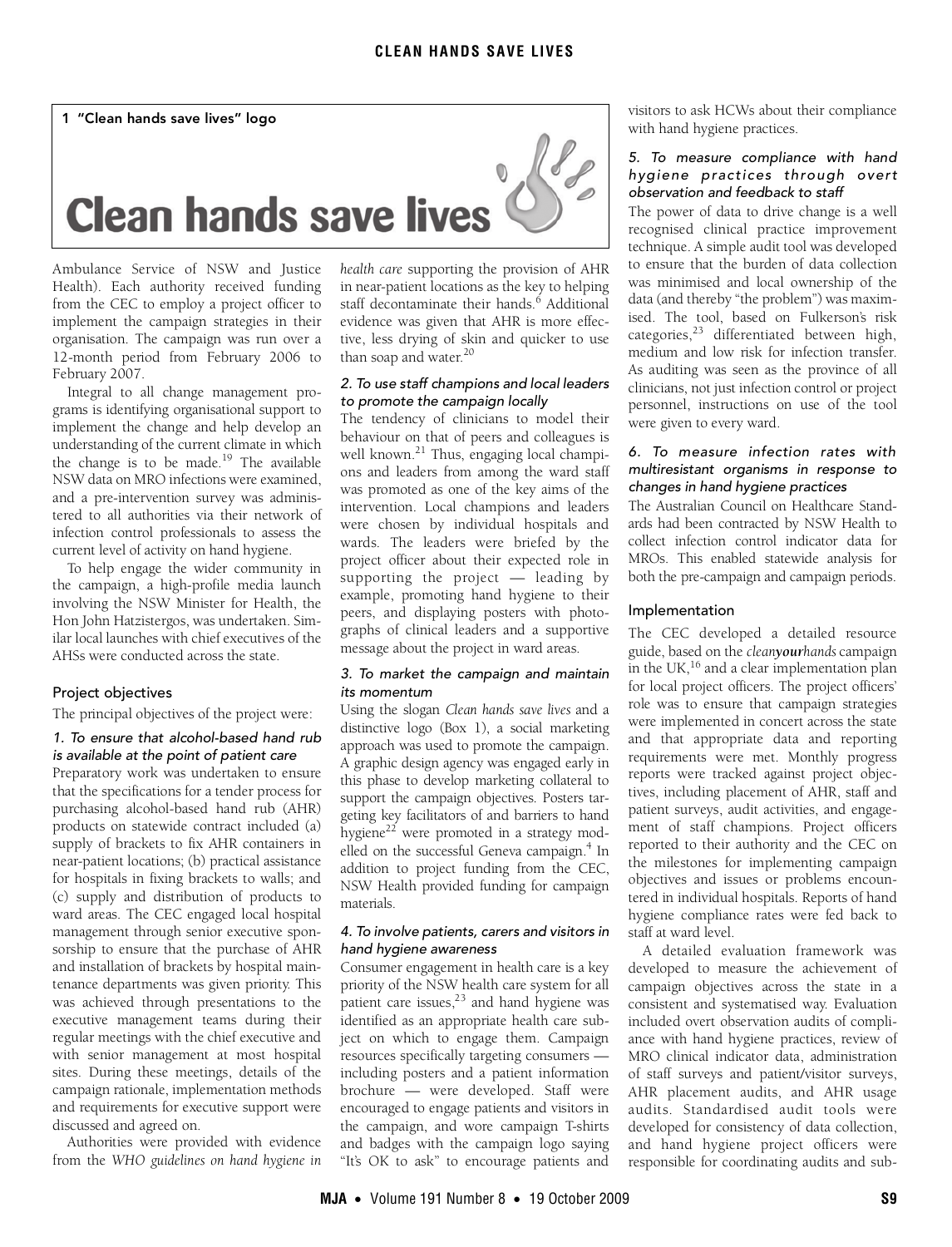# **SUPPLEMENT**

mitting de-identified data from the campaign evaluation in their AHS. As part of their orientation to the campaign, project officers were trained in undertaking qualitative interviews and observation studies.

#### Ethics approval

Ethics approval was not required for evaluation of the intervention, as data collection for the *Clean hands saves lives* campaign was considered a quality assurance activity.

#### RESULTS

Results of the hand hygiene compliance audit are reported in detail elsewhere, $24$  as are results of the patient and staff surveys<sup>25</sup> and secondary outcomes relating to infection with  $MROs.<sup>26</sup>$  $MROs.<sup>26</sup>$  $MROs.<sup>26</sup>$ 

#### Implementation

Only one AHS had recruited a project officer before the start of the campaign. Four of the eight AHSs recruited part-time staff to fill the project officer role, either to allow better coverage of a large AHS or to allow the role to be absorbed into existing roles. Only two project officers from the smaller AHSs remained for the entire duration of the 12 month project.

# Alcohol-based hand rub

#### Placement

The placement of AHR in near-patient locations was evaluated by audits of product placement conducted before and after the campaign in 10 of the 11 authorities (Box 2). (The audit was not relevant to the Ambulance Service of NSW, which had AHR available in all its mobile vehicles.)

Hospital visits before the campaign identified a lack of appropriately placed AHR at the point of care. By the end of the campaign, there were 13 280 AHR containers available in NSW health facilities. The number of AHR containers per available bed (expressed as a percentage of available beds) ranged from 44% (1488/3363) to 142% (380/268), with a state average of 70% (13 280/18 951) (Box 2). Of the AHR containers available at the bedside, 70% (9254/13 280) were secured in brackets and the rest were unsecured, predominantly on patient drawers, medication trolleys or blood pressure trolleys. The audit did not include non-secure products carried with staff while on the ward.

#### Usage

Although 73% of respondents to the preimplementation survey reported already using AHR at the point of patient care, the use of AHR, based on purchasing patterns, increased during the campaign from 1477L in February 2006 to 5568 L in February 2007.<sup>17</sup>

# Barriers and concerns

Some authorities reported difficulty in placing AHR containers because of concerns about storage of a flammable product, space limitations on storing a large number of AHR products, and patient safety issues in specific specialty areas such as mental health and paediatrics. As alcohol-based products are banned in corrective services facilities in NSW, these services had to modify their implementation strategies to accommodate the local situation. Concerns about patient safety by a paediatric hospital required negotiations with the staff, resulting in the product being placed on the wall out of reach of patients and young visitors. Similarly, mental health and aged-



2 Placement of alcohol-based hand rub (AHR) in New South Wales public

Vumber of AHR containers per<br>available bed (expressed as %) Number of AHR containers per available bed (expressed as %) $80$  $60$ 40  $20$  $\Omega$ 1 2 3 4 5 6 7 8 9 10 Overall Area health service \* Available beds data obtained from NSW Health annual report 2006. † The audit was not relevant to the Ambulance Service of NSW (which had AHR available in all its mobile vehicles but no "beds") or to Justice Health (as alcohol-based products are banned in corrective services facilities in NSW).

care services were initially reluctant to participate because of concerns that patients may consume the AHR. These concerns (later shown to be unfounded) were again allayed by judicious placement of AHR. All of these issues were resolved through consultation with clinicians and the clinical product managers group, and a supporting safety alert was broadcast by NSW Health to all authorities. Two AHSs subsequently developed area-specific policies for the placement of AHR.

Concerns were also raised through the project officers about systemic absorption of AHR and the potential to contravene blood alcohol driving regulations for staff engaged in home visiting (community health workers) and for pregnant staff members, for whom alcohol consumption is contraindicated. Coincidentally, during the campaign, a safety alert from the United States was broadcast via the Internet about the risk to HCWs of shock or burn from vigorous application of AHR while generating a static electrical charge on synthetic carpet floors. Such concerns were dispelled through promulgation of relevant information.<sup>27,[28](#page-4-27)</sup>

#### Support and resistance

Support from medical, nursing and allied health staff and from other organisations was crucial for sharing key hand hygiene messages across NSW. A number of organisations, such as the NSW Medical Board and Nurses Registration Board, provided letters of support for the campaign and published information for members in their newsletters or journals. This support was essential for lending credibility to the campaign and fostering an understanding of its importance in the wider health context.

However, there were frequent requests, particularly from senior medical staff, for evidence of the effectiveness of hand hygiene practices. Project staff and clinical champions reported resistance on the part of certain clinicians to following hand hygiene recommendations, based on their perception of a lack of evidence for the intervention. This phenomenon was encountered at all levels and in all areas of the health care system, despite high-level support and endorsement of the campaign by the professional medical colleges and the NSW Medical Board.

## Campaign materials

Campaign materials developed to support the objectives and key messages of the campaign included T-shirts and balloons with the campaign logo, staff and patient information brochures, posters with 15 different messages (Box 3), and a website (http://

#### **S10 MJA** • Volume 191 Number 8 • 19 October 2009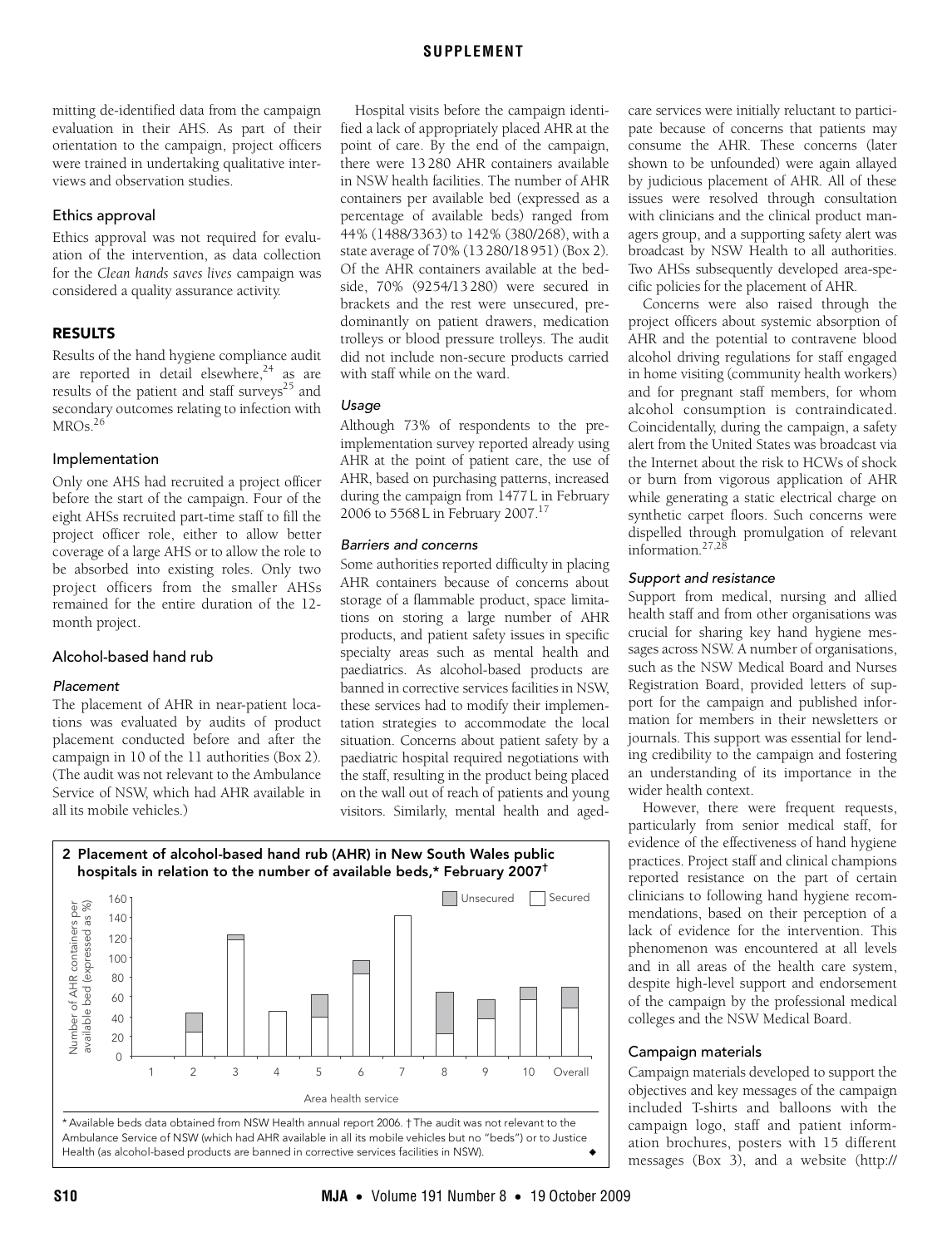# **CLEAN HANDS SAVE LIVES**

www.cec.health.nsw.gov.au/programs/cleanhands.html). Messages displayed by the campaign materials emphasised the ease of use and effectiveness of AHR in minimising spread of infection and dispelled myths about the spread of MROs.

The materials were a means of standardisation so that HCWs and patients received the same information and messages regardless of their location. The patient/visitor brochures were produced in hard copy in English and electronically in 22 languages.

In October 2006, the CEC provided campaign posters to the television station Channel 7 to display on the set of its hospitalbased drama "All Saints", with posters aired on episodes screened in early 2007.

## **DISCUSSION**

The principal aim of the *Clean hands save lives* campaign was to begin to systematise the practice of hand hygiene for before- and after-patient contact.

Resistance to change is a significant barrier to any improvement strategy. When the necessary change challenges personal behaviour and deeply held (often subconscious) beliefs, resistance is likely to be strong. The hand hygiene behaviour of HCWs is likely to be the product of lessons learned in childhood, and has been described by Whitby and colleagues as either "inherent" or "elective".<sup>15</sup> That is, HCWs make a decision as to whether or not to comply with hand hygiene practices based on personal beliefs and a perception of the risk that the patient poses to them. Rather than reconstruct the psychological paradigm of a practice developed during childhood, we chose to challenge HCWs to disregard their self-protective perception in elective hand hygiene behaviour by using a campaign approach to begin systematising the practice. The issue of the personal development of hand hygiene practice is explored in depth elsewhere.[15](#page-4-13)[,29](#page-4-29)

The campaign approach was used to challenge misconceptions and outlier behaviour. The groundswell of change was intended to establish a degree of momentum to improve hand hygiene compliance. With the mobility of staff across the NSW health system, it was both logical and desirable to coordinate such an important activity on a statewide basis, thereby minimising duplication of effort and allowing standardisation of data collection methods, strategies for improvement and campaign resources. The opportunity cost to be realised from a centralised project management and large-scale development of campaign resources was clearly evident.



The strategies employed also mirrored the hierarchy of error reduction strategies as described by Canada's Institute for Safe Medication Practices (Box 4).<sup>[30](#page-4-28)</sup> Lowerorder strategies used included education, provision of information, and development of rules and polices. There was standardisation of the message of practice, with overt observation audits emphasising the need to follow hand hygiene practices before and after patient care activities. The nearpatient location of AHR, with products secured by brackets in these locations wherever possible, constituted "forcing functions and constraints".

A hand hygiene campaign was recently rolled out in  $75$  hospitals in Victoria.<sup>31</sup> The campaign correlated the supply of AHR with hand hygiene rates to establish a trend in rates. Although this method may not be reliable, especially in the winter months (when HCWs are less inclined to use AHR or wash with cold water), we believe the measurement indicates that the crucial element of the campaign — making AHR available at the point of care — was successful. Our February 2007 audits showed that, on average, 70% of available beds had AHR either secured near the bed or unsecured but located close to the bed or point of care.

In a 1994 discussion of medical error, Leape advised that proven error reduction strategies needed to be applied at every stage of clinical practice, and reminded the health care profession of Florence Nightingale's dictum, "first do no harm"[.32](#page-4-31) Four years later, Vincent and colleagues applied a "human factors" model to the analysis of risk and safety in clinical medicine and postulated that some quality and safety initiatives may have limited impact because they rely on only one level of intervention, such as training or protocol development[.33](#page-4-17) It is now recognised that the impact of safety initiatives is directly related to a hierarchy of multiple strategies,<sup>30</sup> and that a multifaceted approach improves the chances of success in implementing change.

The primary aim of the Victorian campaign<sup>[31](#page-4-30)</sup> was reducing infection with methicillin-resistant *Staphylococcus aureus*. Our campaign was all about engagement of participants, consumers and leaders — to facilitate change. In our campaign, levels of engagement were variable within and between the organisations involved. Engagement at the executive level, to fast-track recruitment of project officers (on whom the campaign was heavily reliant), was often hard to achieve and even harder to maintain, with only one project officer remaining in the dedicated role throughout the campaign.

During the early stages of organisational culture change, dedicated champions are pivotal to maintaining targeted behaviour. The less-than-optimal rates of hand hygiene com-

# 4 Rank order of error reduction strategies (in decreasing order)<sup>[30](#page-4-28)</sup>

- Forcing functions and constraints
- Automation and computerisation
- Standardisation and protocols
- Checklists and double-check systems
- Rules and policies
- Education and information